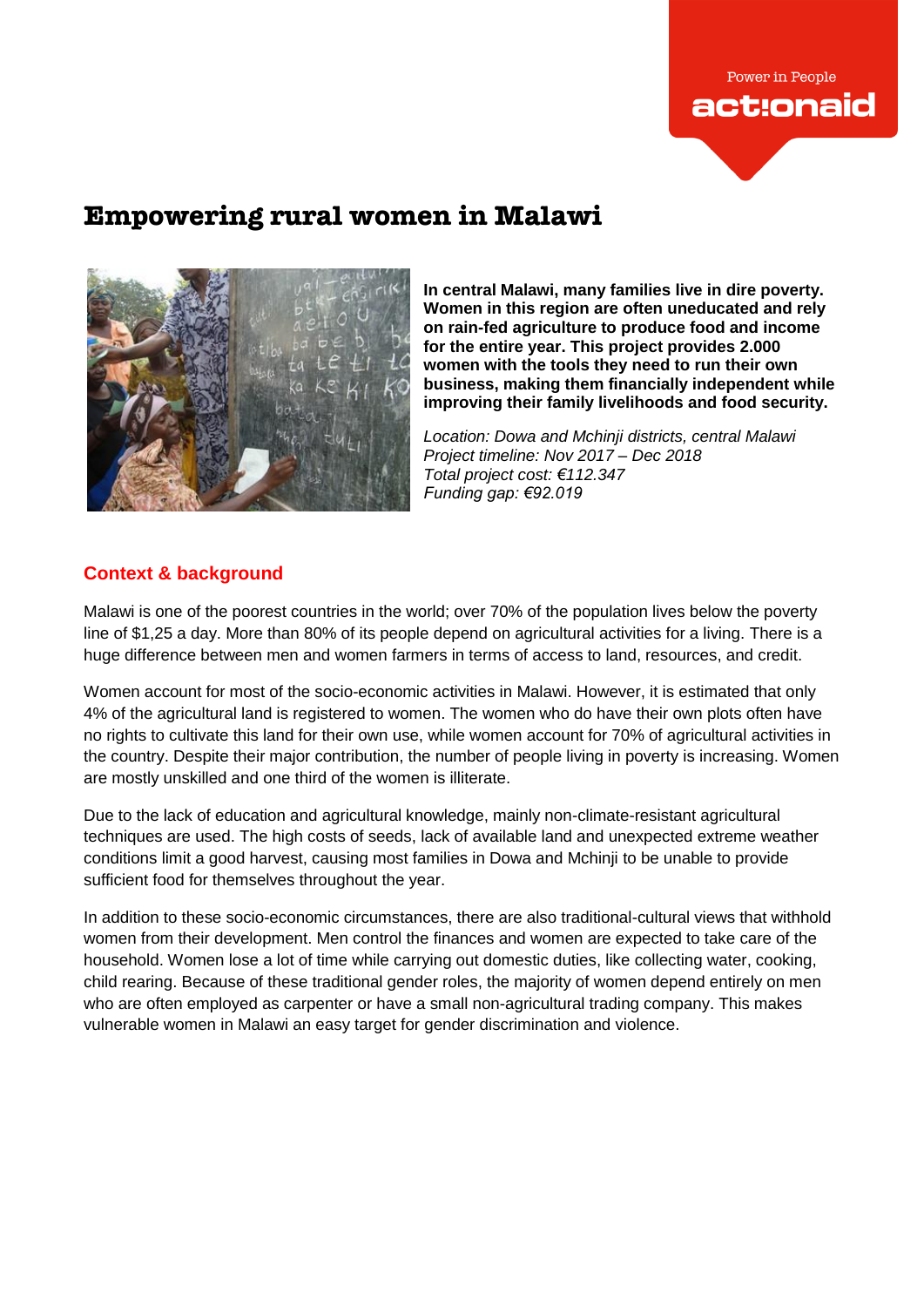#### **The story of Margret**

Since her husband's death in 2007, 35-year-old Margret Rodgers does not have ownership of her land. When he died, his relatives grabbed Margret's land. She fled to Chiwere (in Dowa, Malawi), but was not welcomed by her own family. By early 2014, the lack of food and income was so severe that Margret had to send her four children to an orphanage 10 kilometres away.

Margret: *'What hurts most is that my children have to live as orphans while I am alive. If only I owned my own piece of land or would be able to start a small business.'*

The project that ActionAid has developed is aimed at a solution to the problems women like Margret face.

Margret: *"This project will help me to fulfil my dream: to bring back my children from the orphanage and provide them with three meals a day, year round."*



### **What we could achieve together**

This project aims to support 2,000 unskilled rural women from two districts in central Malawi (Dowa and Mchinji) to start a small businesses so they become financially independent. The planned project period is from November 2017 to December 2018. The project will be conducted in cooperation with the *Coalition of Women Farmers* (COWFA), ActionAid's local partner in Malawi. Together with your support we will achieve the following:

### **Outcome 1: 2,000 women receive vocational and entrepreneurial training to start and run a commercial, production or agricultural business**

- We offer 10-month **alphabetization trainings to 1,000** women through our REFLECT-ACTION method (http://www.reflect-action.org). A specific guide is developed in advance and three training-of-trainer workshops are organised for the community.
- We develop the **entrepreneurial skills of 2,000 women** for running a business by means of basic business management trainings. The trainings last two weeks and will be given within the local communities.
- We offer **1,800 women vocational training**, for instance in weaving carpets and baskets, keeping cattle and poultry, growing crops, processing corn and processing and packing of peanuts.

#### **Outcome 2: 2,000 women have access to appropriate microcredit to start their business**

- We connect 1,140 women with micro-credit institutions and agricultural loan banks.
- We set up 15 small-scale Village Savings and Loans (VSL) funds where all women deposit a small amount and can rely on in times of need.

**Outcome 3: At least 20 local, national and international governments and women's rights organizations are involved in this project so that they will be able to set up or finance similar projects.**